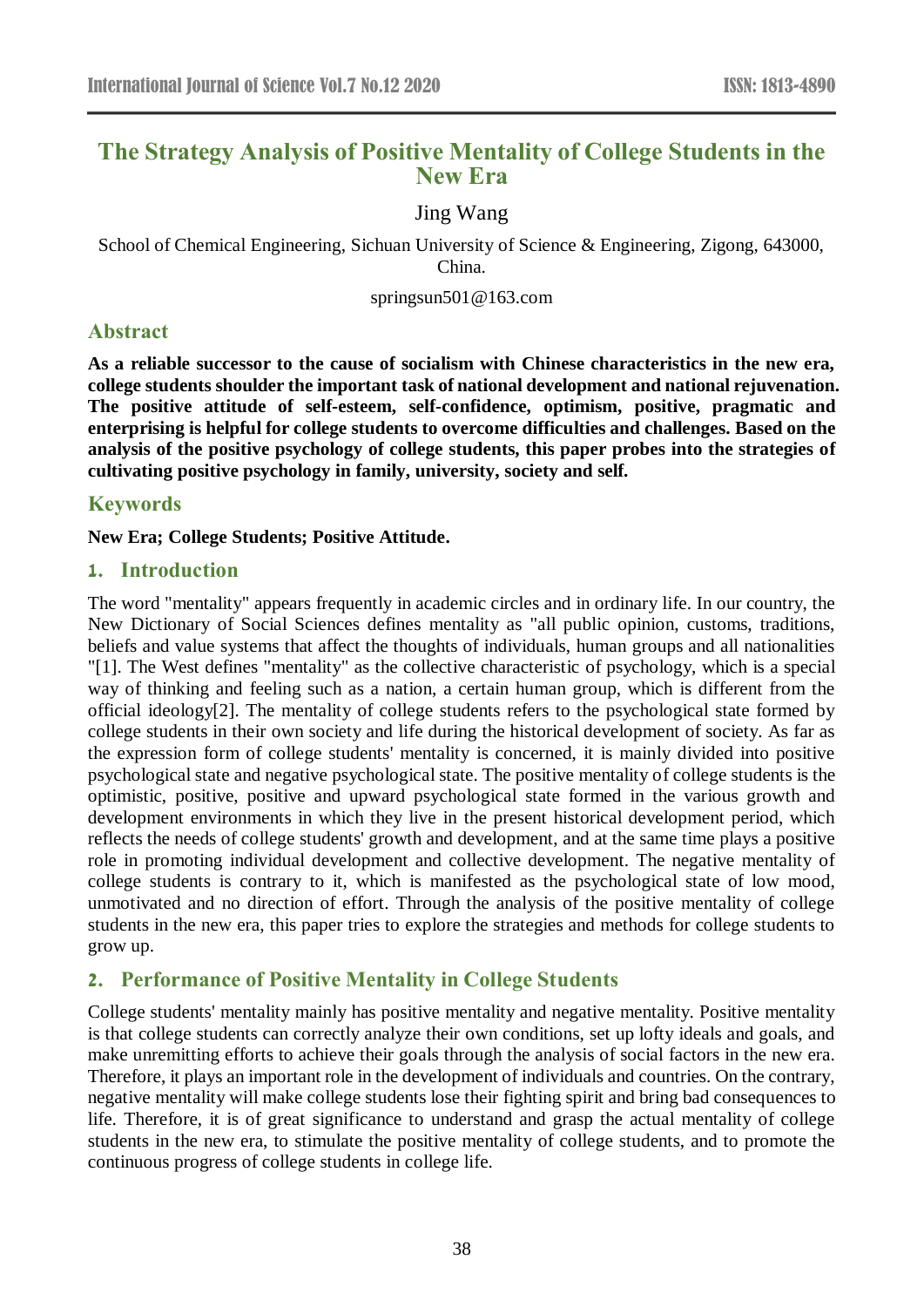### **2.1 Self-esteem and Self-confidence**

Self-esteem and self-confidence is to fully respect self and fully believe in self. This positive attitude of college students is conducive to improving their own value and ability. In the face of the increasingly severe employment situation, college students will choose to take the public examination, take the postgraduate examination, rely on the relevant major timely employment, these college students have clear goals, full confidence in life, clear self-awareness, full respect, believe in selfability and level, can actively assess themselves at critical times, can rationally treat and solve the various risk challenges in employment. In the face of the sudden outbreak of new pneumonia, college students choose to believe in the country, believe in the government, believe in themselves, be able to treat them rationally, actively protect them, do not believe in rumors, do not spread rumors, can actively participate in voluntary service activities to prevent and control the epidemic, actively publicize the various policies of the state to prevent and control the epidemic, actively practice the socialist core values, contribute to the prevention and control of the epidemic, and contribute to the great rejuvenation of the Chinese nation Chinese Dream.

### **2.2 Optimistic and Positive**

Optimism is that college students show positive psychological state and external performance when dealing with others and things change. In the face of academic difficulties, college students are able to adjust their study methods, actively use the network media, books and materials, and seek the guidance of professional teachers to solve problems; when they encounter psychological problems, they can talk to their classmates and friends, seek the guidance of professional teachers, medical workers and other ways to obtain assistance; when they encounter difficulties in life, they will reduce their financial burden through part-time or part-time work. In short, in the face of setbacks and challenges, college students can start from their own reality, calmly think, seek solutions to problems, in the process of solving problems, hone will, improve literacy, improve the ability to resist setbacks.

### **2.3 Pragmatic and Enterprising**

Pragmatic enterprising performance for college students in the study, life, practice pay attention to seek truth from facts positive attitude. As the saying goes ," one minute hard work, one harvest ", college students only strengthen self-ability exercise, through enough efforts, can get due return. In terms of employment, only when college students judge the situation, actively understand employment policies, collect effective recruitment information, rationally examine their own advantages, face up to their own shortcomings, and correct their mentality, can they be employed in satisfactory posts; in terms of study, they can achieve excellent results in universities with large numbers of talented people by being able to keep their feet on the ground and make reasonable study plans; in social practice, they can actively participate in activities such as internships, practice, competitions, broaden their horizons, actively exercise and improve their abilities and qualities, so as to highlight their own advantages in social competition.

### **3. Strategies for Cultivating Positive Attitudes of College Students**

The positive attitude of college students needs the family, school, society and self to play a role together to deal with the possible crisis with optimism and positive attitude. After 2000, college students have entered the university stage, accompanied by their pressure from the family, school, society, self and other aspects, how to establish a firm foothold in today's economic globalization, rapid information updating, talent emerge in endlessly, better play self-advantage, with a positive attitude to deal with the pressure that may come from all sides is a problem we should think about.

### **3.1 Family Impact**

General Secretary Xi Jinping has pointed out that no matter how society develops, the role of the family can not be replaced.The first place in the effectiveness of education comes from family education [3]. Family education can play a vital role in a person's growth.Good parent-child relationship can cultivate college students' good communication ability and expression ability, can make the family atmosphere more harmonious, and the children can dispel the pessimism when they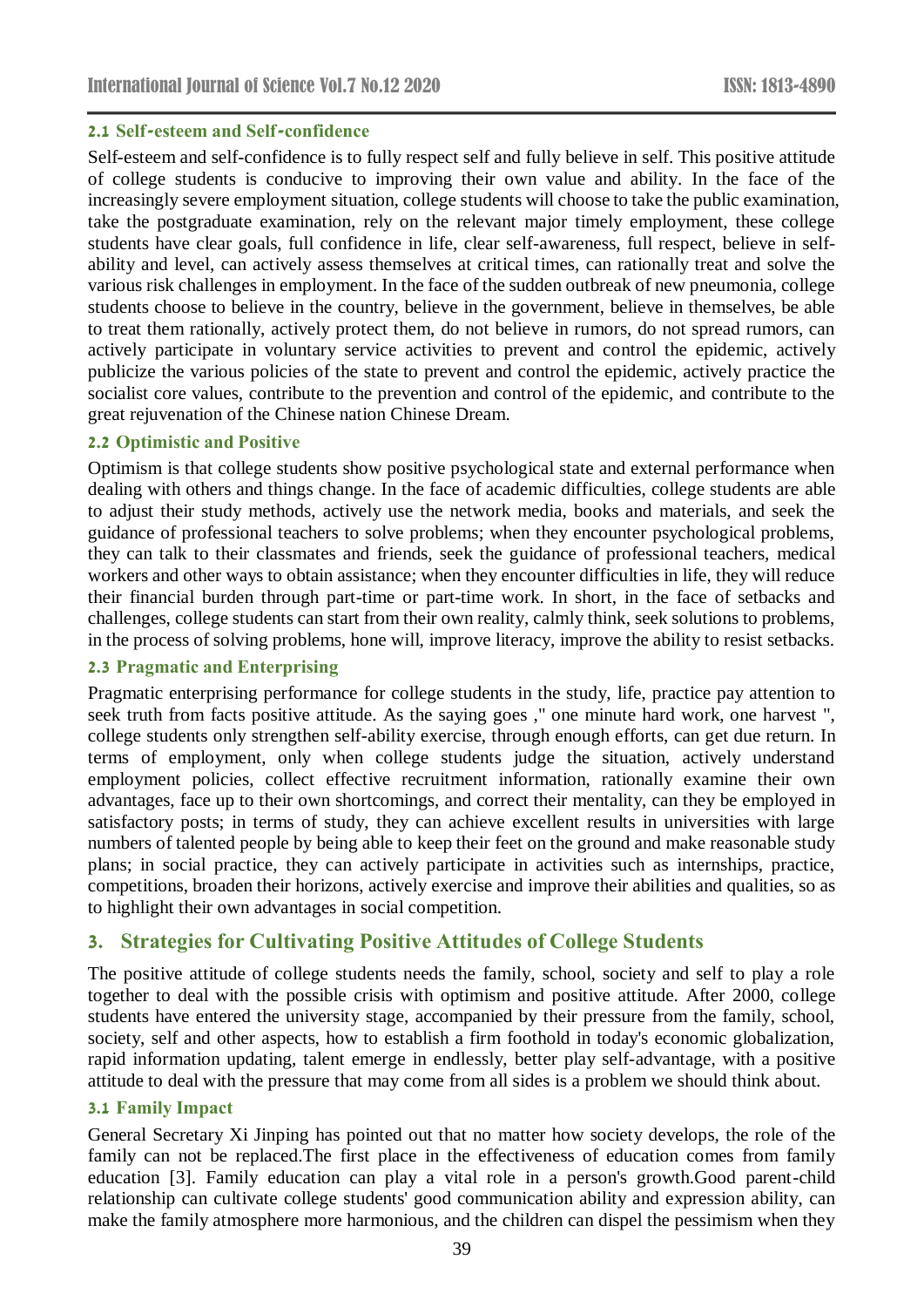deal with the risk challenge.Parents actively learn the knowledge and skills of mental health, adjust the way of education in time, pay attention to the expression and tone of communication between their children and their children, grasp the laws and psychological characteristics of their children's growth in time, and use psychological knowledge to improve the pertinence of education. When parents get along with their children, they can think from the perspective of their children, create an atmosphere of equal respect, encourage their children to discover their advantages, correct their own shortcomings in time, and be intimate friends and life mentors on the way of children's growth. According to the survey, children from a harmonious family relationship and a harmonious parentchild relationship will be more generous and calm once they encounter difficulties in life, and more rational to deal with emergencies. On the contrary, if the parents are busy with their work for a long time, neglect the management education of their children, the children are left behind for a long time, and the children are in an unbalanced family relationship for a long time.

#### **3.2 Play the Role of Education in Colleges and Universities**

Colleges and universities are the hall of training specialized talents and developing scientific knowledge, and the place for college students to improve their skills and lay a good foundation for society.As colleges and universities, it is necessary to carry out value guidance, mental health guidance and other activities, to establish a long-term psychological prevention and psychological intervention mechanism for college students, and to protect the physical and mental health of college students.Students who have just entered the university often show a green, confused mentality and behavior, through the training and guidance of college teachers, to college graduation shows a mature, stable mentality and behavior. This requires the hard work and selfless dedication of teachers in all positions of the school.As an important part of college students' education, mental health can not be separated from the guidance of mental health teachers and counselors[4]. As a psychological consultant with professional qualification certification, it plays a key role in guiding students with psychological problems. Colleges and universities should increase educational investment, establish effective incentive mechanism, attract more excellent psychological counsellors to put into mental health work, and solve practical problems for college students. Colleges and universities should also give full play to the educational role of professional courses and ideological and political courses, innovate educational and teaching methods on the basis of carrying forward the traditional excellent culture, and constantly broaden educational channels and enrich educational channels. Attach importance to the combination of classroom teaching and extracurricular practice and practice, so that students can improve their ability to resolve difficulties in their study and practice, establish a mutually trusted relationship between teachers and students and classmates, enhance their ability of language expression, unity and cooperation, so as to maintain a positive and healthy attitude, enhance the quality of optimism and self-confidence, and improve their ability to resist setbacks. By carrying out mental health theme activities, such as "Love Me "," Love Me "," Love Me "," Love Me "," I Love Me "," International Mental Health Day "," Second Class" of Mental Health Education, such as "Publicity and Prevention of AIDS ", etc., colleges and universities will keep the method of maintaining and mediating imperceptibly infiltrate into the minds of college students, so that students can maintain a positive attitude for a long time and give full play to the effect of educating people in colleges and universities.

### **3.3 Play a Role in Social Education**

Society is the external environment for the survival and development of college students. College students should integrate into society without strong will and positive mentality. Social education makes up for the deficiency of family education and school education to a certain extent. The social environment generally shows harmony, health and upward, but some bad phenomena in the society may make college students lose themselves and make college students have negative emotions, while the harmonious and upward social environment will bring positive effects to college students' thoughts and behaviors. College students take the lead in caring for public facilities in public places, conscientiously abide by public order, resolutely fight against immoral behavior, resolutely curb